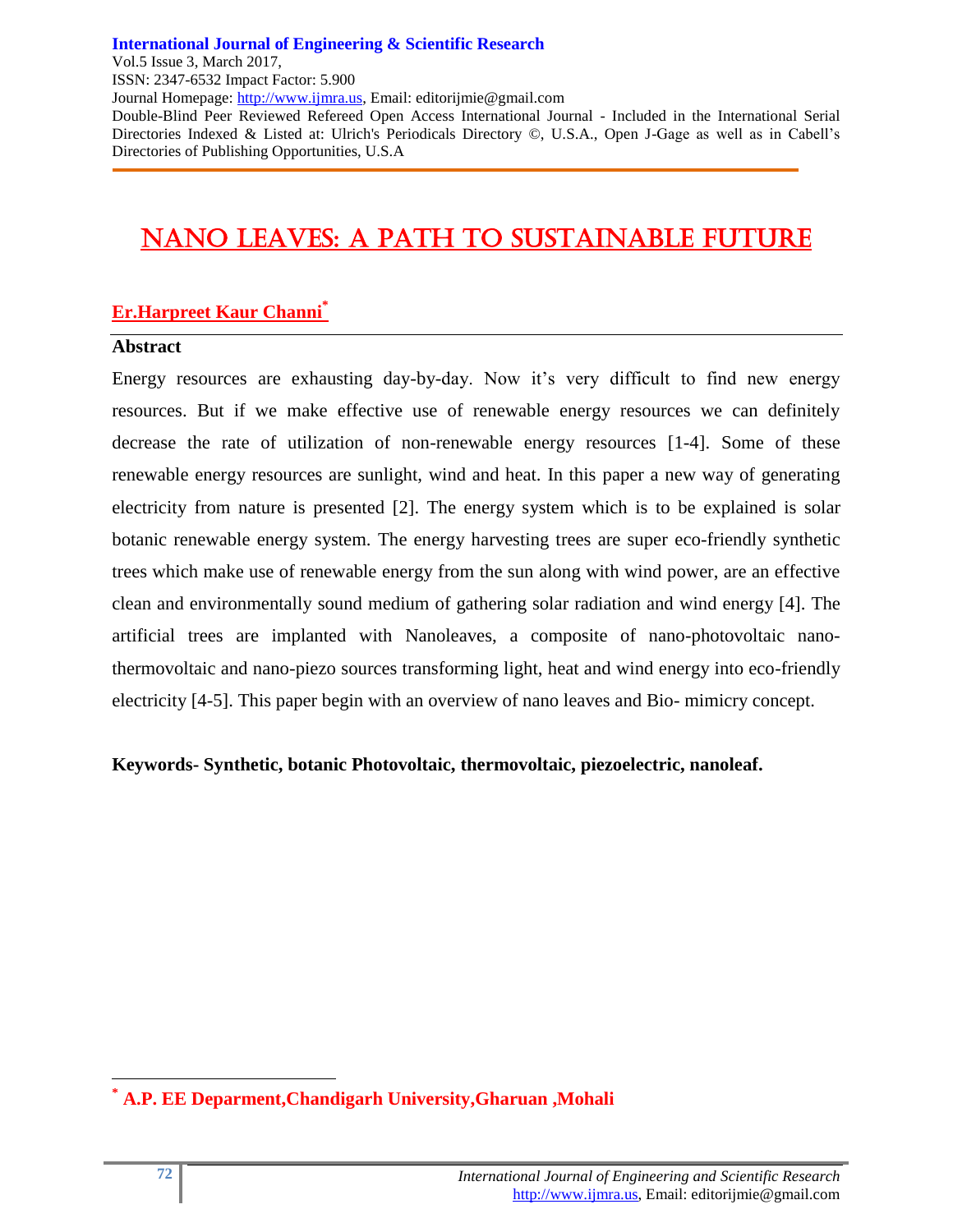## **I. INTRODUCTION**

Energy harvesting is defined as capturing minute amounts of energy from one or more of the surrounding energy sources, accumulating them and storing them for later use. Energy harvesting is also called as power harvesting or energy scavenging [1-5]. With recent advances on wireless and micro-electromechanical systems (MEMS) technology, energy harvesting is highlighted as the alternatives of the conventional battery. In the view point of energy conversion, human beings have already used energy harvesting technology in the form of windmill, watermill, geothermal and solar energy [3]. The energy came from natural sources, called renewable energy, is emerged as future power source due to limited fossil fuel and nuclear power instability such as Fukusima nuclear crisis. Since the renewable energy harvesting plants generate kW or MW level power, it is called macro energy harvesting technology [7-9]. On the contrast, micro energy harvesting technology is focused on the alternatives of the conventional battery[8]. Micro energy harvesting technology is based on mechanical vibration, mechanical stress and strain, thermal energy from furnace, heaters and friction sources, sun light or room light, human body, chemical or biological sources, which can generate mW or  $\mu$ W level power as shown in figure no. 1. Energy harvesting as an alternative technique that has been applied to solved the problem of finite node lifetime and it refers to harnessing of energy from the environment or other energy sources for converting it to electrical energy [10-12]. In this process the energy is collected from the environment. Examples of such energy sources include light, thermal gradients, vibrations, electromagnetic wave, etc [6-9]. One of the emerging nanotechnologies related to renewable energy is nano leaves and stems of artificially created trees or plants [5]. They are an emerging form of renewable energy through collecting energy from the sun and wind and converting it to electrical energy[1-2]. The leaves are distributed throughout artificial trees and plants, and when operating at optimum efficiency can supply a whole household with electricity[10-12]. They are intended to harness energy provided by the wind and sun, thereafter converting it into electrical energy as shown in figure no 2.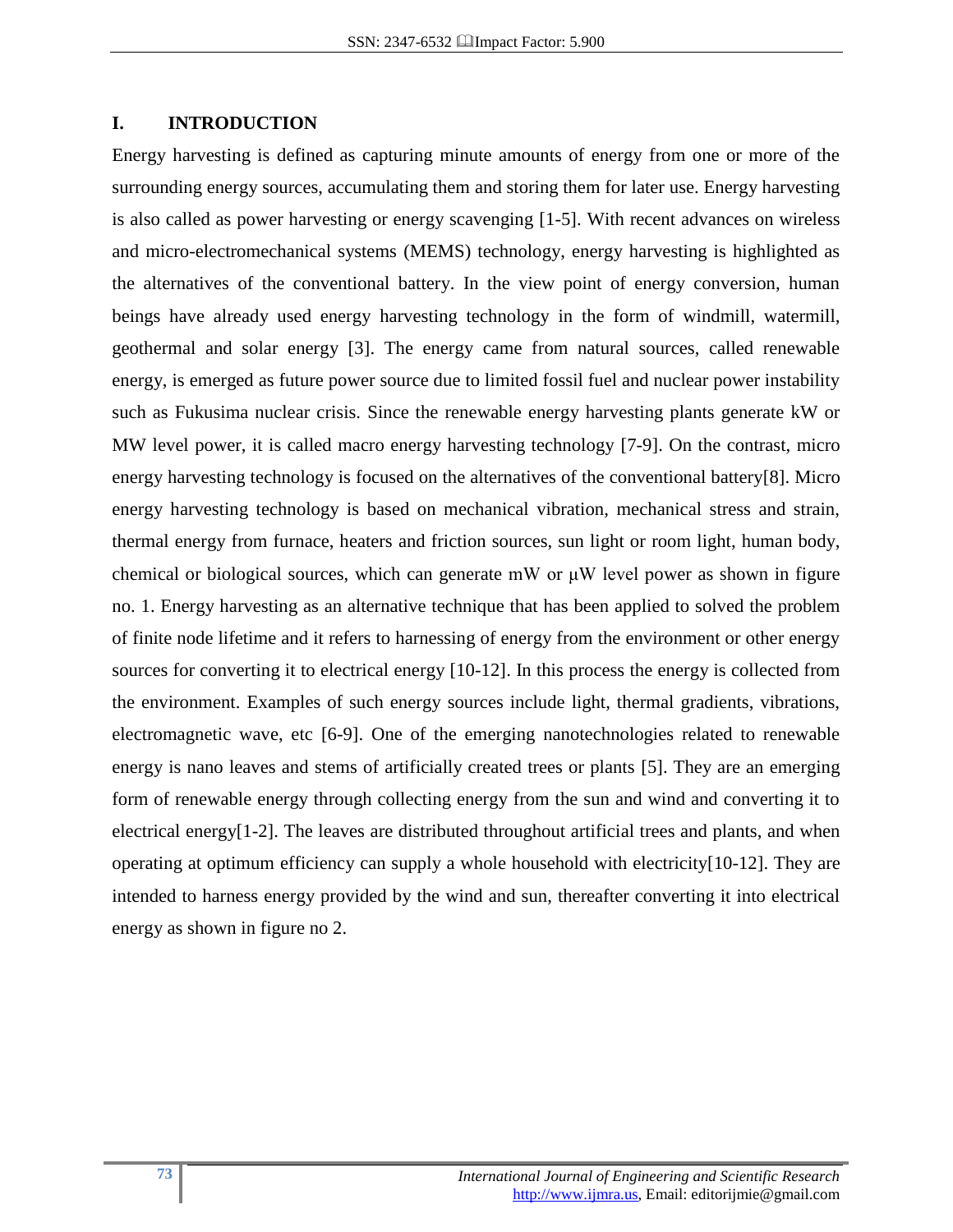

**Figure: 1 Overview of energy harvesting Figure: 2 Energy releasing from tree**

 **Source: http://www.fujitsu Source: http://www.alt-energy.info**

## **II. USE OF NANO TECHNOLOGY**

Nanotechnology is the combination of science, engineering, and technology conducted at the nanoscale, which is about 1 to 100 nanometers at the nano-scale. 'Nano' in Greek means dwarf and material, when reduced to nano dimension  $(10^{-9}$  metre =1 nanometre) shows drastic changes in physical, chemical, magnetic, optical, mechanical and electrical properties [13-14]. This promises exiting applications in bioscience, medical science, polymers sector, environment, electronics, cosmetics, security and variety of other fields. Nanotechnology is a molecular manufacturing or more simply building things the size of one atom or molecule with programmed precision[14]. In the last decade nanotechnology became one of the high priority areas of funding in advanced as well as emerging economies primarily due to the 'promise' this technology demonstrated; of providing solutions in high technologies and also possibility of new pathways for mitigating pressing developmental issues Enormous energy efficiency by virtue of tiny size and enormous surface area per unit mass, enables nanoparticles to transform and revolutionize various fields of technology including aerospace, aviation, homeland security, national defense, energy, environmental improvement, information technology, medicine, transportation, biotechnology, agriculture etc[3-6].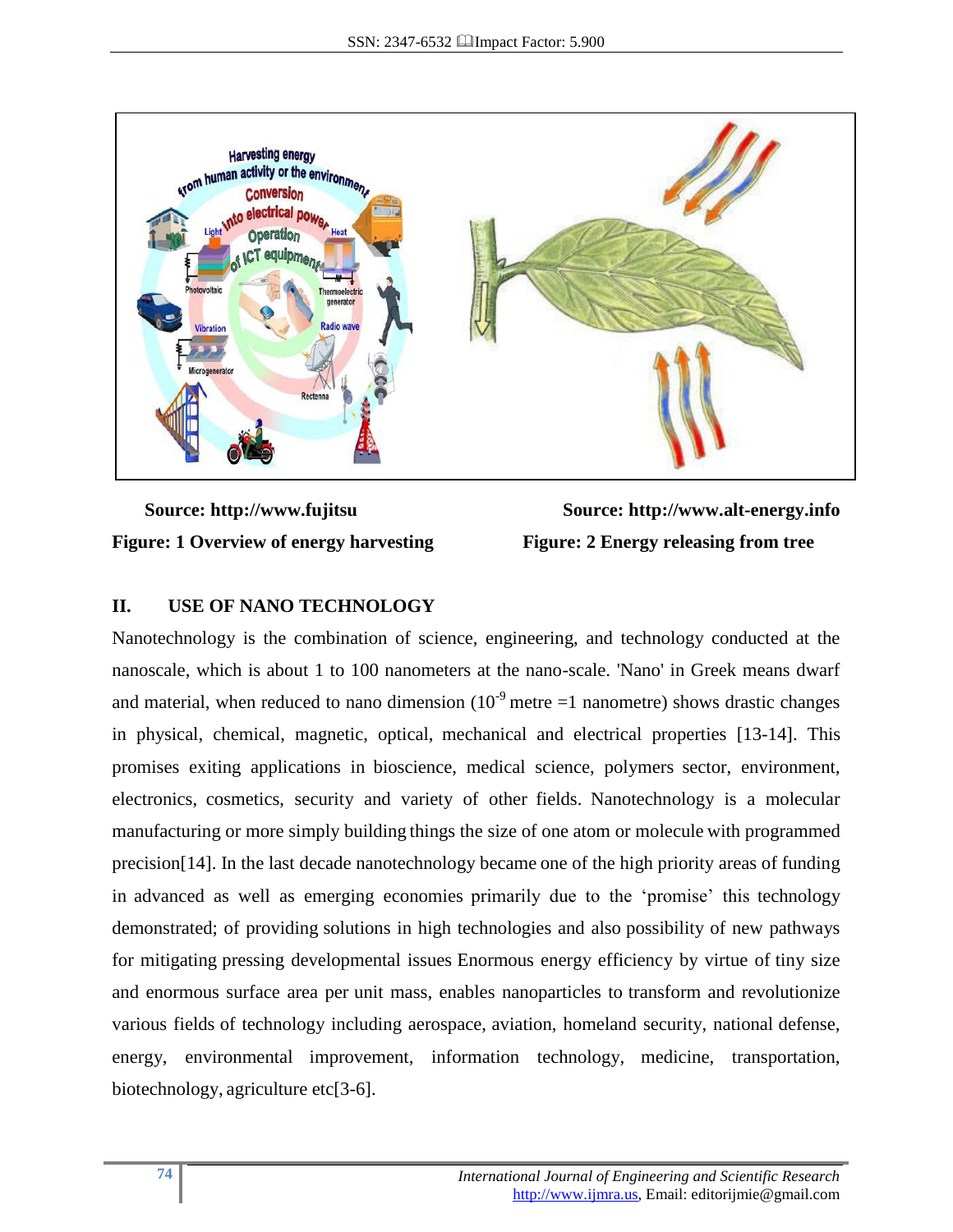#### **III. NANO TREE**

Nano tree is an artificial tree which makes use of renewable energy from sun, wind and collecting solar and wind energy Generally artificial trees cannot carry out photosynthesis naturally [4]. The artificial tree will produce the electrical energy by using both (wind as well as solar) energies. Energy harvesting refers to scavenging energy or converting energy from one form to the other [1-8]. A widespread and popular technique of energy harvesting is converting solar energy to electrical energy[5]. Solar energy is uncontrollable—the intensity of direct sunlight cannot be controlled—but it is a predictable energy source with daily and seasonal patterns. Other techniques of energy harvesting convert mechanical energy or wind energy to electrical energy [4-9]. The high efficiency "nanotree" photoelectrode research enables practical H2 production or Volatile organic compounds (VOCs) remediation using PEC(photo electro chemical cell) with high efficiency by using earth abundant materials and low-cost fabrication figure no.3. This will have long-term, ongoing, positive impact on the most imminent energy and environmental issues - clean energy and energy sustainability, environmental remediation, and therefore, have great benefits to our humanity today and tomorrow[10-12].



Source :www.slideshare.net Source:www.greenoptimistic.com **Figure.3 Nano Tree Figure .4 Energy Harvesting "Piezo-tree" Concept**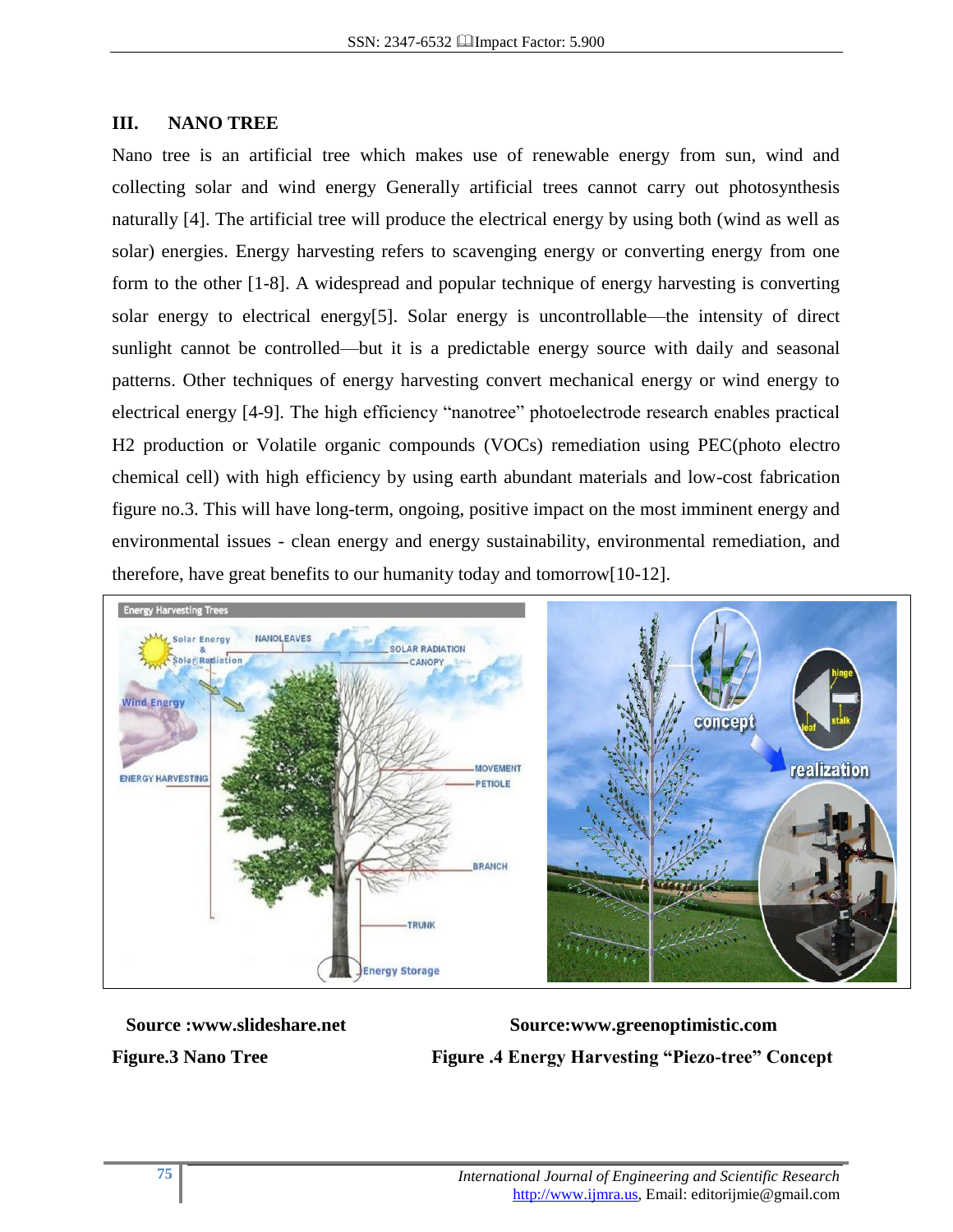#### **IV. BIOMIMICRY CONCEPT IN NANOTREES**

Biomimicry is a developing science attempting to solve human difficulties by adapting and implementing nature's systems to human technology [6-7]. Biomimicry and Nanoleaf technology are intrinsic to each other. This is accomplished by way of the use of nature's design with synthetic trees, shrubs, plants and flowers all developed with nano-leaves engineered photovoltaic (PV) cells. This emerging yet brilliant method of energy creation is both clean and renewable with a broad range of applications [2-6]. In biomimicry concept, trees are fitted with nanoleaves. The nano-leaves have been specially designed to imitate the natural process of photosynthesis (an organic mechanism by which plants absorb the light emitted by the sun and CO2 in the atmosphere, turning it into nutrients and oxygen). The artificial trees will even copy the natural recycling process of carbondioxide to oxygen conversion [6-8]. It is only recently that nano-leaves technology started to progress to even more advanced levels; It can now harvest thermal energy in addition to solar. The nano-leaves transform the whole solar spectrum of light; Converting detectable light, infrared and ultraviolet into electricity as shown in figure no 4. This works in conjunction with the piezo-electric generators that convert wind energy into electricity providing efficient, cost effective and attractive looking solutions, while providing the sustainable electric power [8-9].

#### **V. Overview of Nanoleaves Technology**

Solar Botanic's artificial leaf called the "Nano leaf". A very thin photovoltaic film on one side of Nano leaf converts the light from the sun into energy. On the other side of the Nano leaf thin thermo voltaic film converts the heat from the solar energy into electricity [3-4]. Small amounts of piezoelectric power are generated by stalks connecting to a branch. Nano leaf is thin like a natural leaf and the wind outside forces pushes the Nano leaf back and forth, and in petiole, twig and branches mechanical stresses appears [2]. When thousands of Nano leaves flap back and forth due to wind millions of Pico watts are generated. Stronger the wind and more energy is generated. A small part of the sunlight is reflected by Nano leaves that strikes them. Rest of the spectrum and the green light is efficiently converted into electricity [3]. Nano leaves converts the visible light and invisible light, known as infrared light or radiation, which can feel only. In Nano leaves has unique combination of photovoltaic and thermo voltaic and converts thermal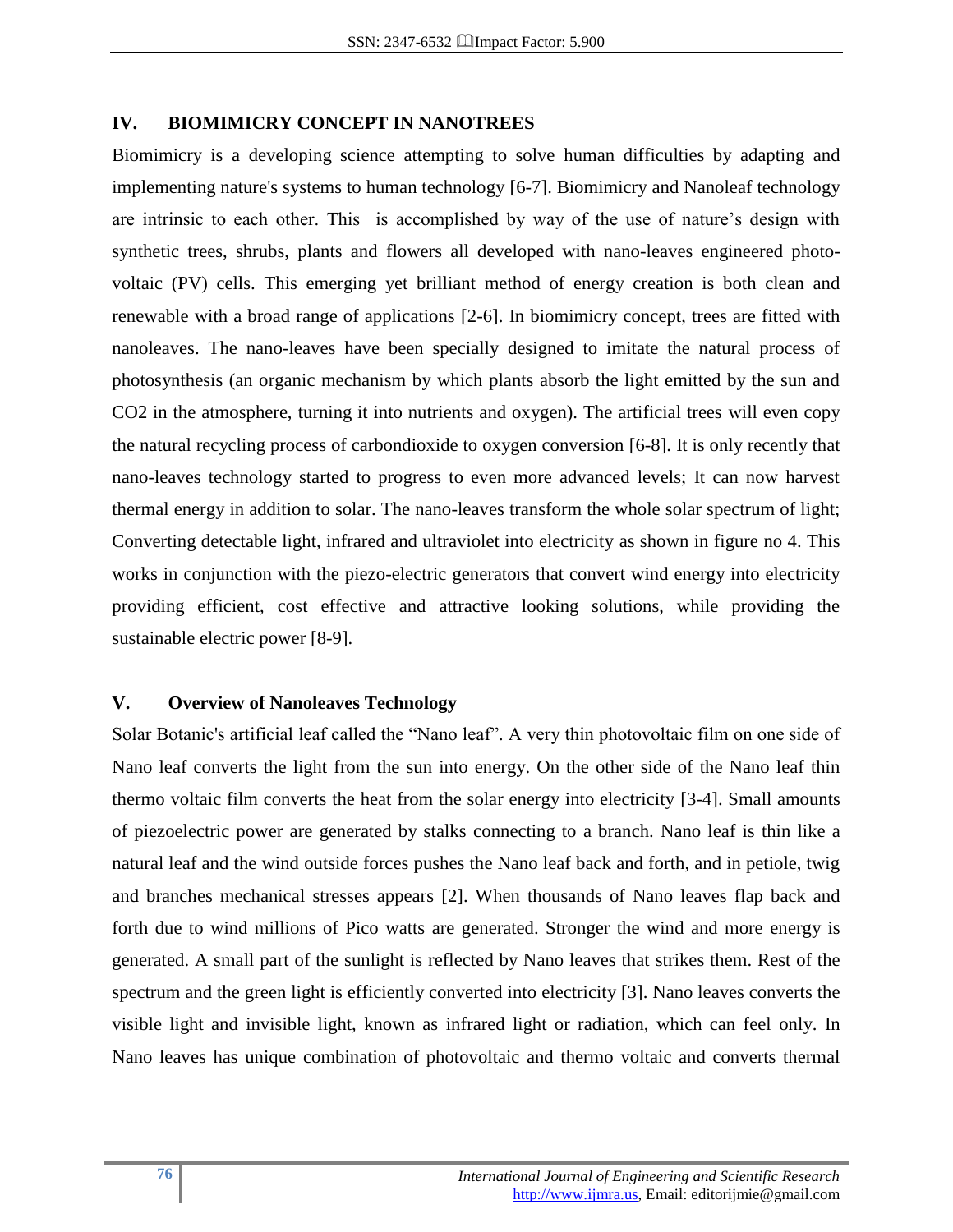radiation into electricity. Solar Botanic's Nanoleaves create electricity in three ways as shown in figure no.5:

- 1. Nanophotovoltaic generators in the leaf directly convert solar energy to electricity.
- 2.Nanopiezo generators can also convert wind energy in to electrical energy.
- 3.Nanothermoelectric cells convert solar heat to electricity.

# **VI. METHODOLOGIES**

Instead of causing problems for the environment with the abundance of carbon footprint, we should come up with some practical solution to clean energy sources have become appealing [3]. Solar power keeps the surrounding cleaner and healthier [4]. Photovoltaic cells that harness the solar power is an attractive option for capturing light and generating power. The nanotechnology was initially developed to harness solely solar energy. However, nowadays it has widespread uses [5-7]. It exploits various alternative sources of energy like wind, solar and thermal energy. Furthermore, these highly advanced artificial plants and/or trees use tiny cells to capture energy:

*A. Thermal Energy:* This is captured through the use of thermo voltaic (TV) cells which convert thermal energy into electricity by using semiconducting materials (a material which is between a metal and an insulator; its conductivity increasing with temperature rise)[7-8].



Figure 5. Different ways to create electricity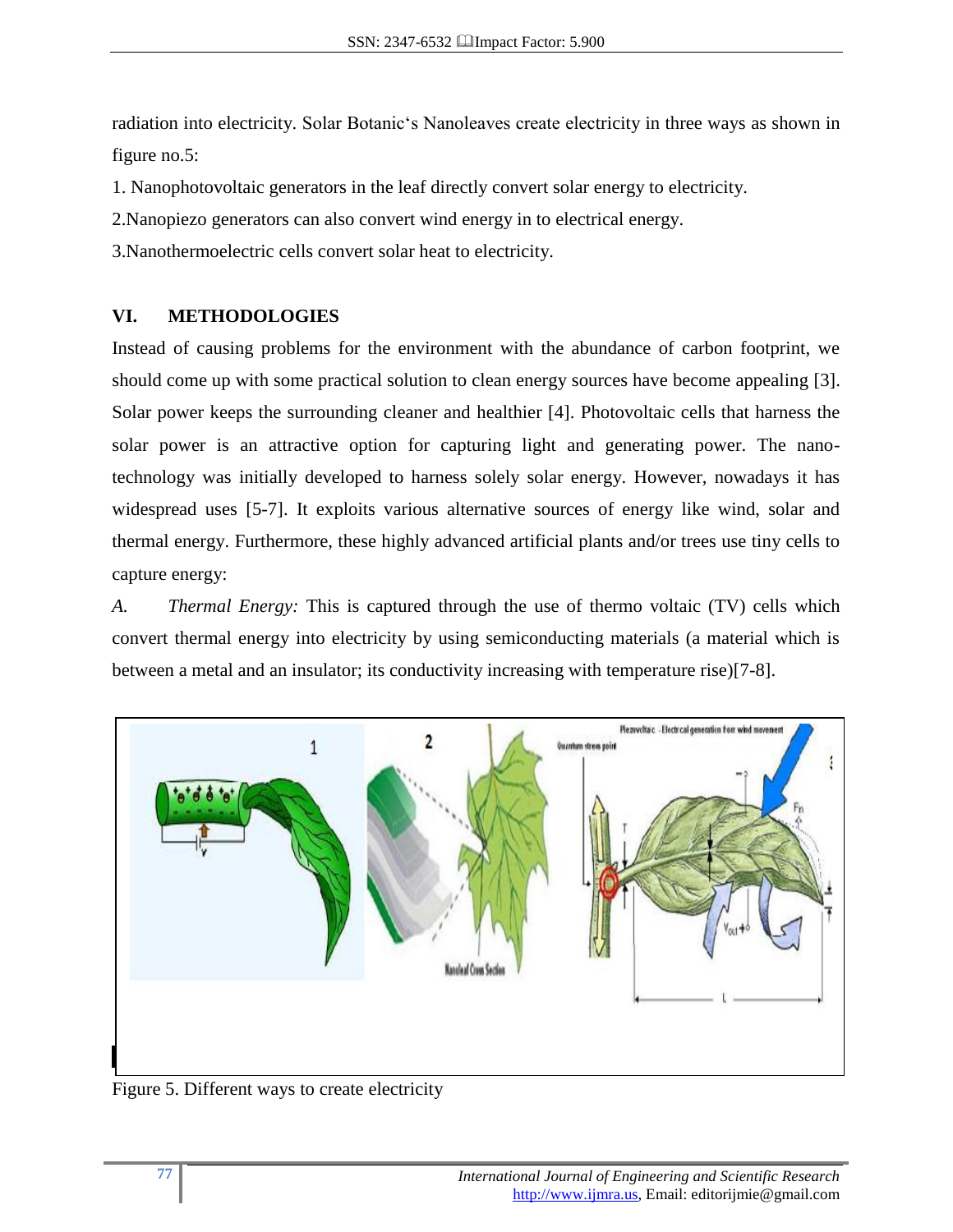*B. Light Energy :* There are also tiny photovoltaic cells (PV) incorporated in the nano leaves. These small PV cells capture the light rays emitted by the sun. The light is then converted into electricity [7].

*C. Kinetic energy :*Kinetic energy is harnessed through movement. The wind produces motion in stems and branches. This motion is collected via piezovoltaic (PZ) cells. The PZ has semi-conducting devices incorporated into the artificial structure of trees and plants. The PZ and the semiconducting devices convert typical wind energy (kinetic energy) into electricity[8-9].

## **VII. PERFECT TREES FOR NANOLEAVE TECHNOLOGY**

Two main kinds of trees are used in this technology.

*A.The Broad leaf Trees:* The Broad leaf Trees can provide between 33500 KWH AND 7000KWH per year, in addition to providing shade, breeze, and beauty[1-4].

*B. The Solar Botanic Trees:* These Trees provide between 2500kWh and 7000kWh per year. These trees are good for mountainous regions and hill sides, as they provide good sound absorbers. Solar Botanics has also planned a variety of smaller artificial shrubs for your smaller electrical needs, like appliances. Solar Botanic has Nano leaf roof and wall carpets that can be easily installed with various leaf designs [6-7].

# **VIII. COST ANALYSIS**

As far as we concern about the cost of one nano leaf, it is around 105 paisa. So if a tree is having 10,000 leaves then it can be constructed within Rs.15, 000 including stem and twigs. Thus for the renewable energy sources it is a very cheaper solution[4-6].

**IX. PRODUCTION ANALYSIS:** As we go for the production its one leaf can produce 1.25 V with a current of 100mA [7-8]. So the total power produced by the one leaf Power =  $1.25*100$  $=0.125W$  as shown in table 1.

Table1. Quantity Produced from the tree

| <b>Sr.No</b>   Quantity | <b>Current</b> | Voltage   Power |        |
|-------------------------|----------------|-----------------|--------|
| One leaf                | 100mA          | 1.25V           | 0.125W |
| One tree                |                |                 | 12500W |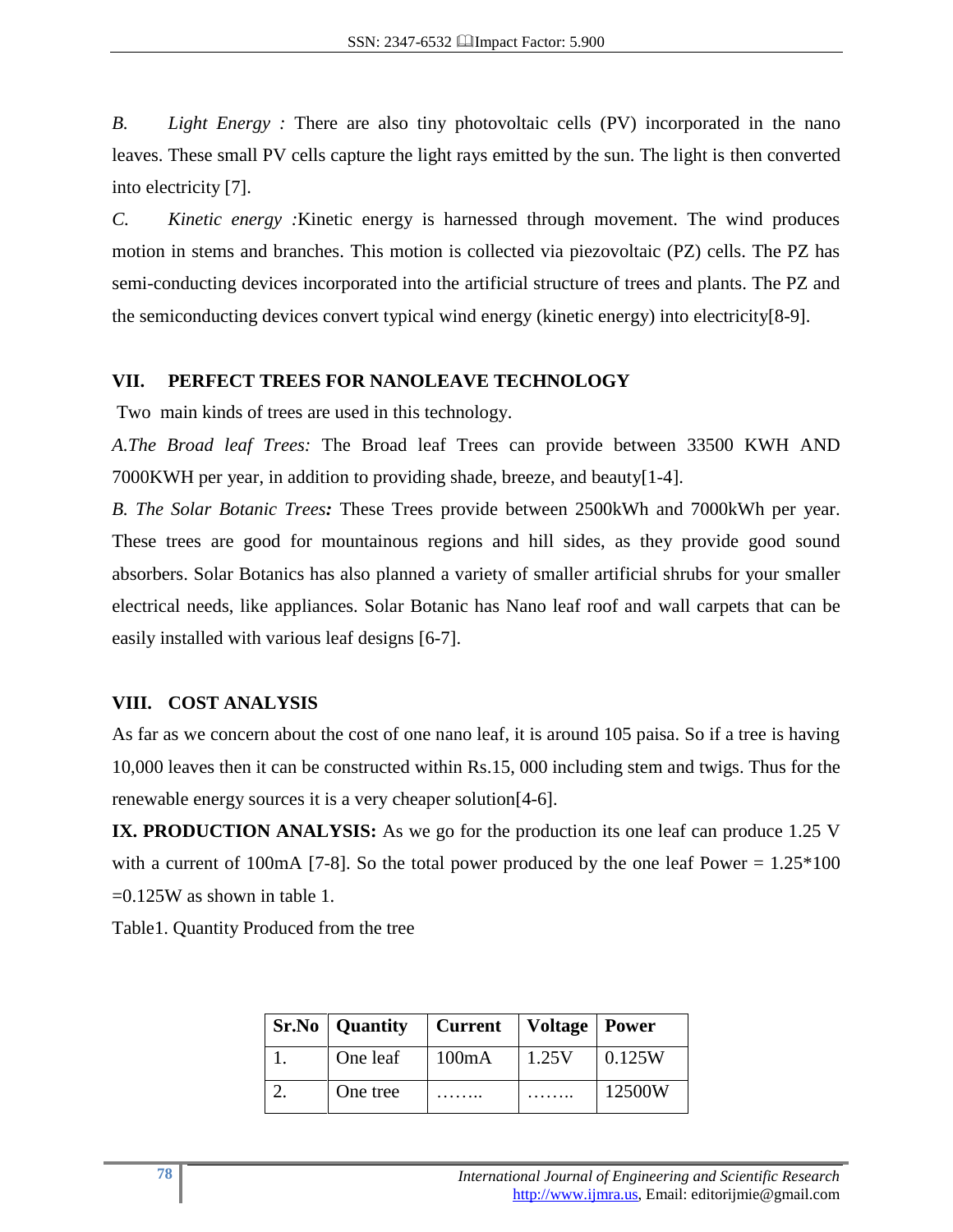#### **X. CONCLUSION**

The Energy Harvesting Trees are multifunctional, efficient, renewable energy system [4-5]. These super eco-friendly synthetic trees will make use of renewable energy from the sun along with wind power, which are an effective clean and environmentally sound medium of gathering solar radiation and wind energy [4-7]. Using such technology, power producing solar products could be applied to just about any surface downtown or anywhere. This is a new technology to harness the renewable energy [8]. With the progress in nanotechnology, the photovoltaic, thermo-voltaic and piezoelectric materials are becoming more efficient and combined in one system which will lead to implementation of Energy Harvesting Trees sooner.

#### **REFERENCES**

[1] Singh Mohan, "Energy Harvesting Trees" Proceedings of IRF International Conference, 13th April-2014, Pune, India, ISBN: 978-93-84209-04-9, Pg.no.93-96.

[2] Akshaya.R, Angels.A, "Nano Leaves Electricity and its Active Role in Medicine"Pg.no.1-5.

[3] Khurana Divya, Gurjar Aarti.P., Kumar Amit, "Energy Harvesting: A Sustainable *Approach*‖ IJEAR(International Journal of Education and Applied Research) Vol. 2, Issue 1, Jan. - June 2012, ISSN: 2348-0033 (Online) ISSN : 2249-4944 (Print)Pg.No.24-30.s

[4] Bhuvaneswari C.,Rajeswari R., Kalaiarasan C., and Muthukumararajaguru K.M.S., " *Idea to Design a Solar Tree Using Nanowire Solar Cells*" International Journal of Scientific and Research Publications, Volume 3, Issue 12, December 2013 1 ISSN 2250-3153. Pg.No 1-3.

[5] K Vinod Kumar, G V N Abiram Kumar, G S Ajay Kumar Reddy, "Analyzing the results" *of renewable energy source of solar botonic trees using nano piezo electric elements*"Caribbean Journal of Science and Technology,ISSN: 0799-3757,2014, Vol.2, Pg.No.424-430.

[6] Gupta Sushma, Gupta Monish, "The Benefits and Applications of Solar Tree with *Natural Beauty of Tree*" SSRG International Journal of Electrical and Electronics Engineering (SSRG-IJEEE) – EFES April 2015, ISSN: 2348 – 8379,Pg.No 29-34.

[7] Johnson.A, "Solar Botanic Trees Using Nanoleaves:A Energy Harvesting Production" International Journal for Research in Applied Science & Engineering Technology (IJRASET),Volume 3 Issue II, February 2015, ISSN: 2321-9653Pg.No.209-214.